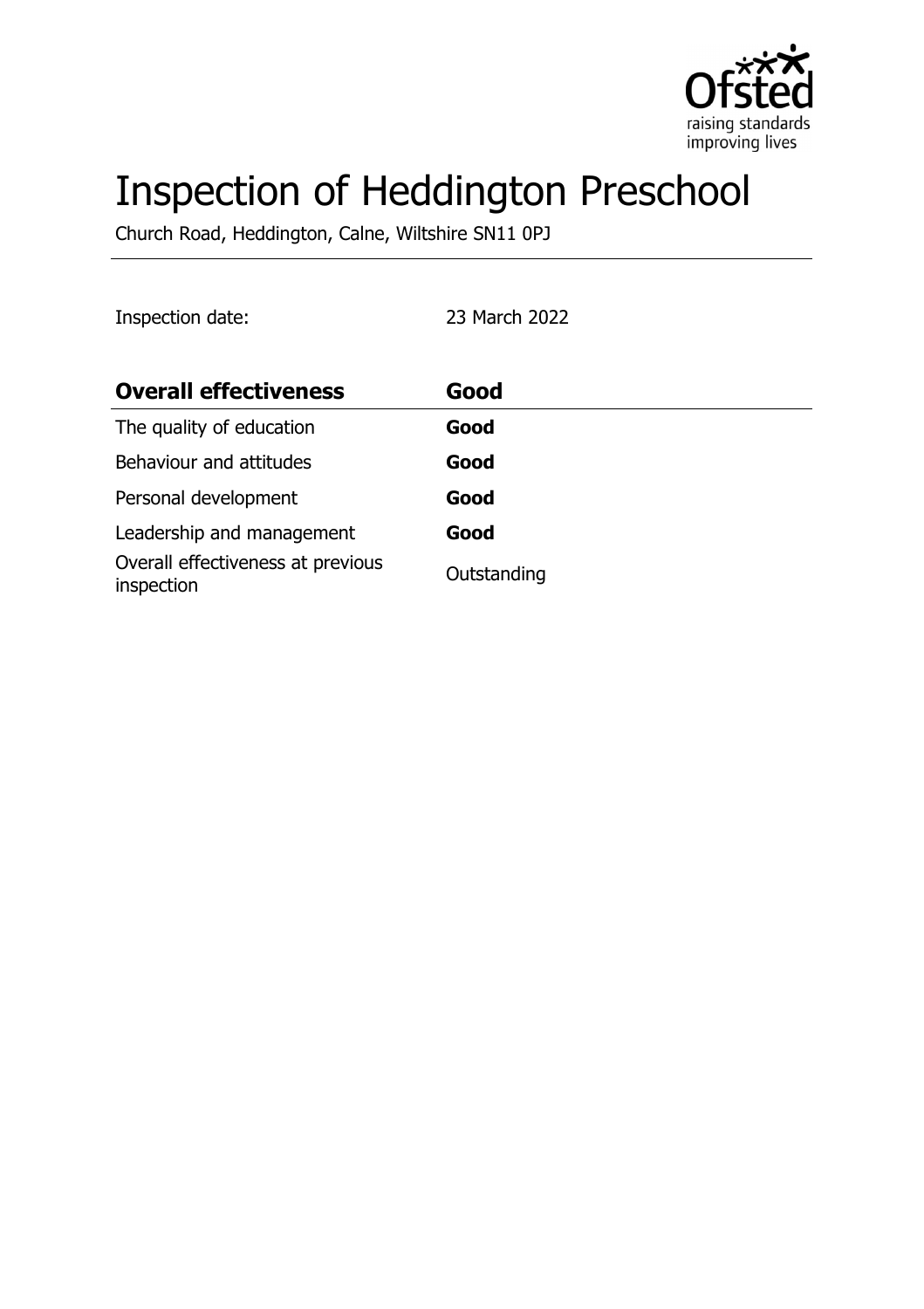

# **What is it like to attend this early years setting?**

#### **The provision is good**

Children thoroughly enjoy their time at this pre-school. They form close bonds with their special key person and the other adults who care for them. They feel happy and secure and settle in quickly. Children are busy playing throughout the day with a wide range of interesting resources that they can move and use in diverse ways. Staff encourage them to follow their own interests and this inspires them to be curious and to think creatively. Many relish being able to play outside for much of the day in the well-resourced outdoor play areas. For example, younger children are engrossed in rolling stones down guttering and show delight in discovering that smaller stones bounce down the pipe.

Children make friends and play together well. For example, they busily work together to collect water from the butt to fill a pan. They talk excitedly about whether the pan is too small and hunt for a bigger container. Children behave very well. They know they must follow adult's instructions to keep safe, for example, when they are cooking on a campfire.

During the COVID-19 pandemic, children socialised less. This has resulted in some children having difficulty in playing with others. To help them develop essential social skills, staff spend more time playing alongside children, role modelling how to join in with play.

### **What does the early years setting do well and what does it need to do better?**

- $\blacksquare$  The manager designs a rich curriculum to give all children the skills and knowledge they need to succeed in life. Children are enthusiastic, eager learners who are curious about the world around them. They are confident, independent and express their ideas with increasing fluency. They make good progress in their development.
- $\blacksquare$  Staff provide exceptionally good support for children with special educational needs and/or disabilities. They work closely with parents and other professionals involved in children's care. Staff attend training to help them meet the specific needs of children. For example, they learn basic signing to help support children who have difficulty communicating. Parents comment on how staff 'care deeply' about their children and celebrate every achievement they make.
- Children learn a great deal about the natural world. They dress appropriately so they can play outside comfortably in all weathers. They dig borders enthusiastically, ready to sow and tend flowers, fruit and vegetable plants. They hunt for bugs and call to friends with awe and excitement when they find a bee. They fetch a pen and laminated paper to record their finds. Children understand they must care for the environment and staff help them to take responsibility by recycling waste and making compost.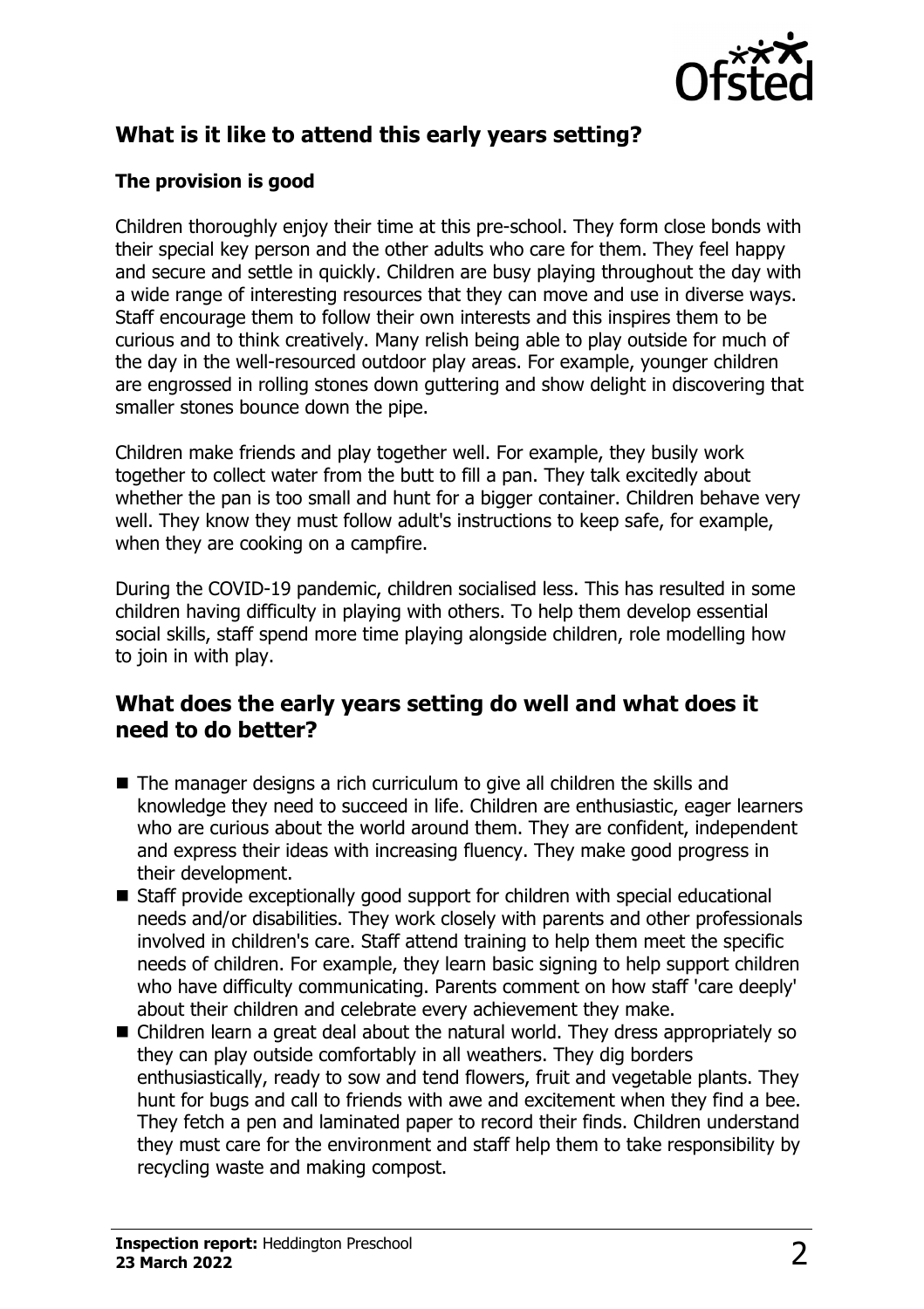

- $\blacksquare$  The focus on outdoor learning means children are highly active, which promotes good health. Children grow in confidence and practise new skills. They progress from crawling up ramps, to scaling a low climbing wall and then to climbing trees and jumping off large tyres. They learn to recognise their own capabilities and to manage small risks without being overly fearful. They develop good strength and coordination. They skilfully and safely use real tools.
- $\blacksquare$  Children enjov being part of the village community. They have close links with the adjacent school and chat to the older children through the fence. They visit the church and make scarecrows for the village trail. They learn about the wider world too. For example, they raise money for charity and are establishing a link with a nursery in Kenya. They find out about and celebrate different festivals, such as the Chinese New Year. The children learn to appreciate people and ways of life that are different to their own.
- $\blacksquare$  Staff supervise children effectively and support their learning both inside and outside. Staff interact well with children overall. They chat with children about what they are doing and support children's communication skills well. They give children freedom to develop their own ideas. However sometimes, especially outside, staff do not always challenge and extend children's learning, particularly in mathematics to ensure that they make even better progress in this area.
- $\blacksquare$  The supportive committee collaborates closely with the manager to oversee the running of the pre-school and implement improvements. Staff benefit from regular supervision meetings. However, leaders do not always focus sufficiently on the impact of staff teaching on children's learning to help children make even more progress.

## **Safeguarding**

The arrangements for safeguarding are effective.

The manager ensures that she and her staff team complete regular safeguarding training so their knowledge is up to date. They routinely review their safeguarding policy so they have current guidance on how to recognise, record and report any concerns they may have about a child's welfare. They know children and families extremely well and have trusting relationships with them. This helps parents and children share concerns with staff at an early stage so they can offer support or signpost them to other organisations who can help. Parents comment on the caring support that staff have given them when they have been experiencing difficult circumstances.

### **What does the setting need to do to improve?**

#### **To further improve the quality of the early years provision, the provider should:**

 $\blacksquare$  ensure that leaders support staff to enhance their interactions with children to help all children make the progress they are capable of, especially in their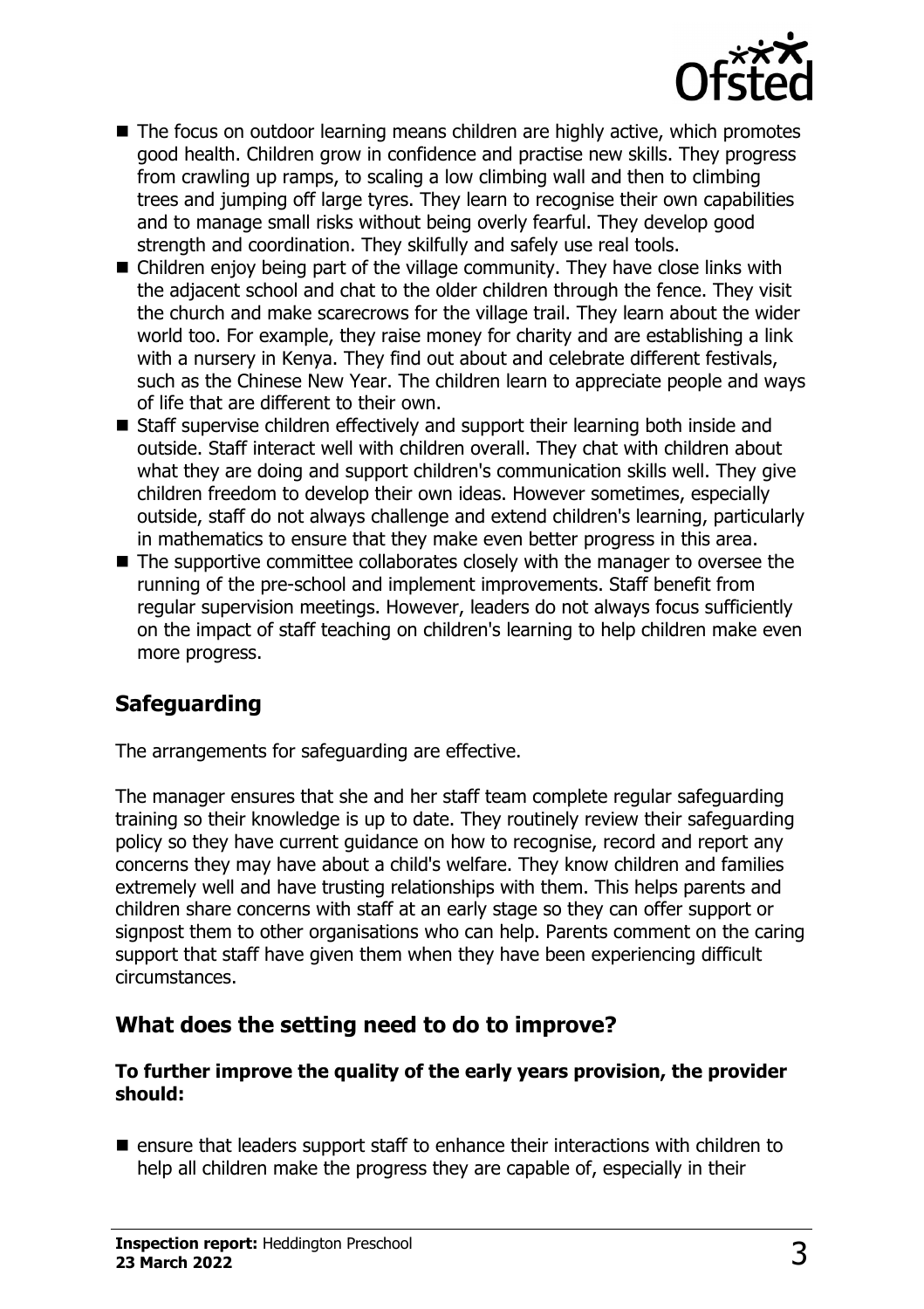

mathematical development.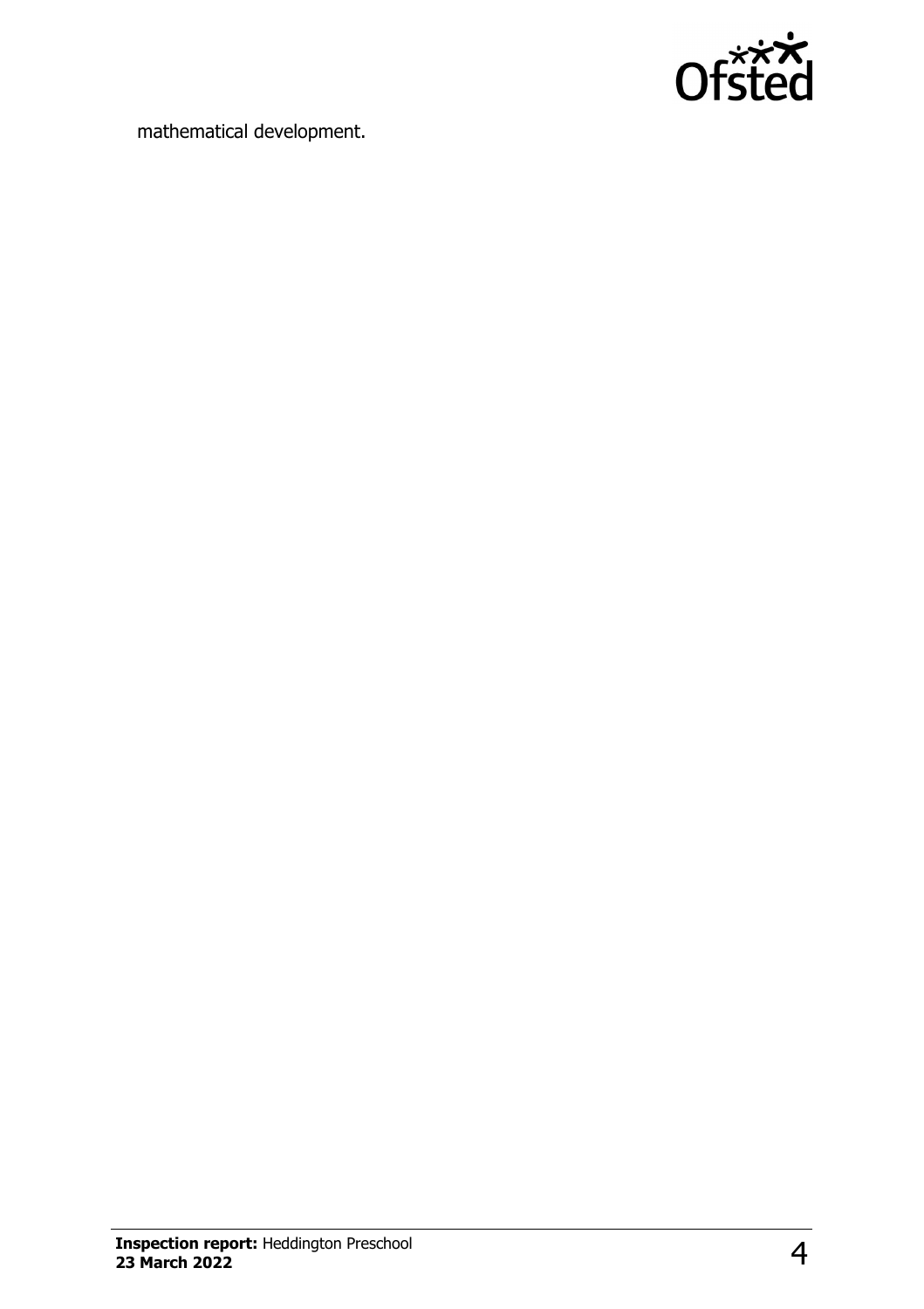

| <b>Setting details</b>                         |                                                                                      |
|------------------------------------------------|--------------------------------------------------------------------------------------|
| Unique reference number                        | EY478822                                                                             |
| <b>Local authority</b>                         | Wiltshire                                                                            |
| <b>Inspection number</b>                       | 10126123                                                                             |
| <b>Type of provision</b>                       | Childcare on non-domestic premises                                                   |
| <b>Registers</b>                               | Early Years Register, Compulsory Childcare<br>Register, Voluntary Childcare Register |
| Day care type                                  | Full day care                                                                        |
| Age range of children at time of<br>inspection | $1$ to $10$                                                                          |
| <b>Total number of places</b>                  | 27                                                                                   |
| Number of children on roll                     | 65                                                                                   |
| Name of registered person                      | <b>Heddington Preschool CIO</b>                                                      |
| Registered person unique<br>reference number   | RP901764                                                                             |
| Telephone number                               | 01380 859783                                                                         |
| Date of previous inspection                    | 13 July 2016                                                                         |

### **Information about this early years setting**

The pre-school registered in 2014. It operates from premises adjacent to Heddington Church of England school. It is linked with Cherhill pre-school and managed by the same voluntary committee. Most of the staff work at both preschools. The committee employs 14 members of staff to work with the children. Of these, one holds a relevant qualification at level 4, eight staff hold relevant level 3 qualifications, three staff hold level 2 qualifications and two staff are working towards qualifications. The pre-school receives funding to provide free early education for some children aged two years and for three- and four-year-old children.

### **Information about this inspection**

**Inspector**

Rachel Edwards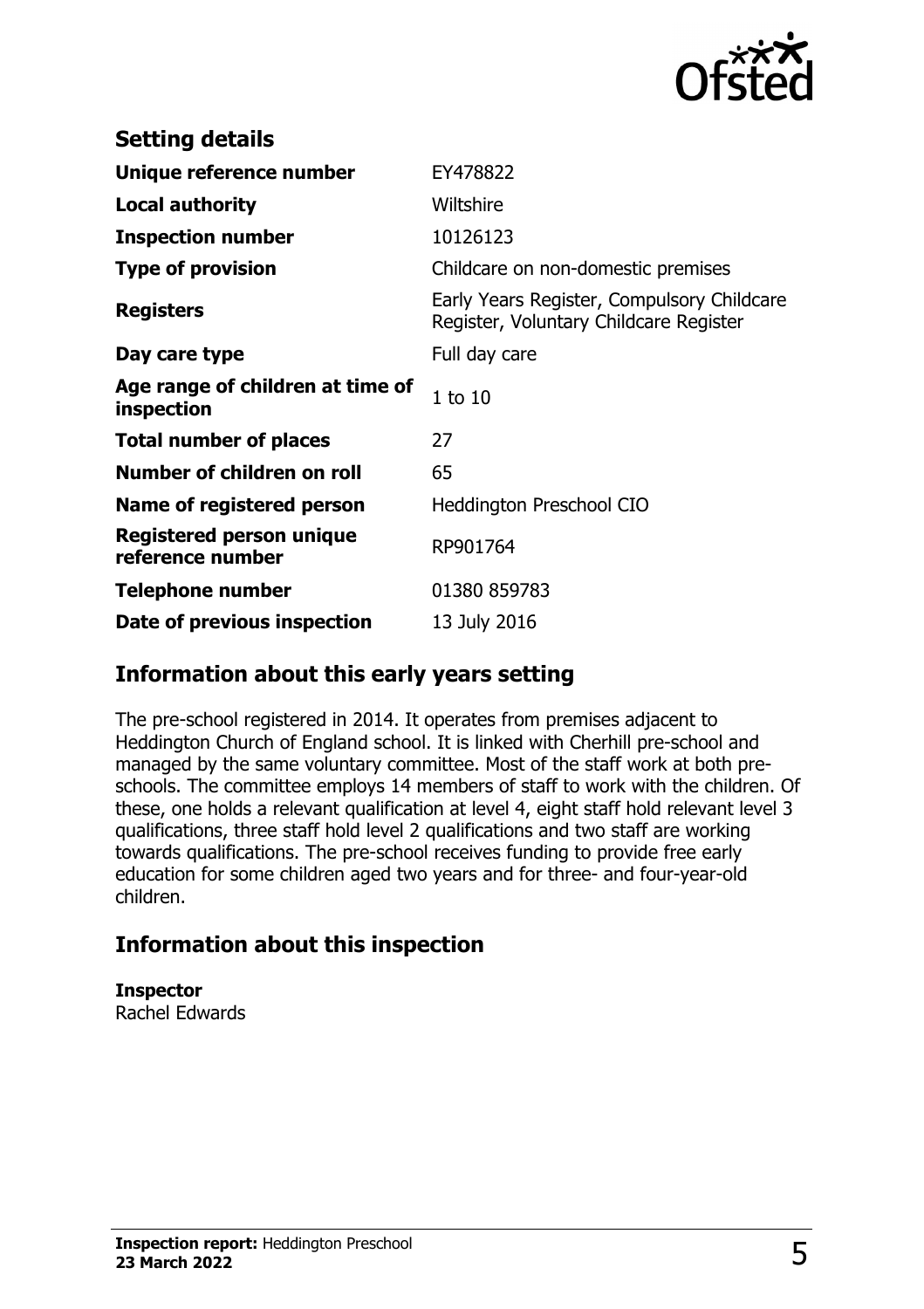

#### **Inspection activities**

- $\blacksquare$  This was the first routine inspection the provider received since the COVID-19 pandemic began. The inspector discussed the impact of the pandemic with the provider and has taken that into account in her evaluation of the provider.
- $\blacksquare$  The inspector held discussions with staff, children and parents at appropriate times during the inspection and completed a joint observation of an activity with the manager.
- $\blacksquare$  The manager and the inspector conducted a learning walk together to discuss the curriculum and how staff deliver this.
- $\blacksquare$  The inspector observed the quality of teaching during activities indoors and outdoors and she assessed the impact this has on children's learning.
- $\blacksquare$  The inspector held discussions with the manager and the chair of the committee. She looked at a sample of relevant documentation and reviewed evidence of the suitability of all persons working on the premises.

We carried out this inspection under sections 49 and 50 of the Childcare Act 2006 on the quality and standards of provision that is registered on the Early Years Register. The registered person must ensure that this provision complies with the statutory framework for children's learning, development and care, known as the early years foundation stage.

If you are not happy with the inspection or the report, you can [complain to Ofsted](http://www.gov.uk/complain-ofsted-report).